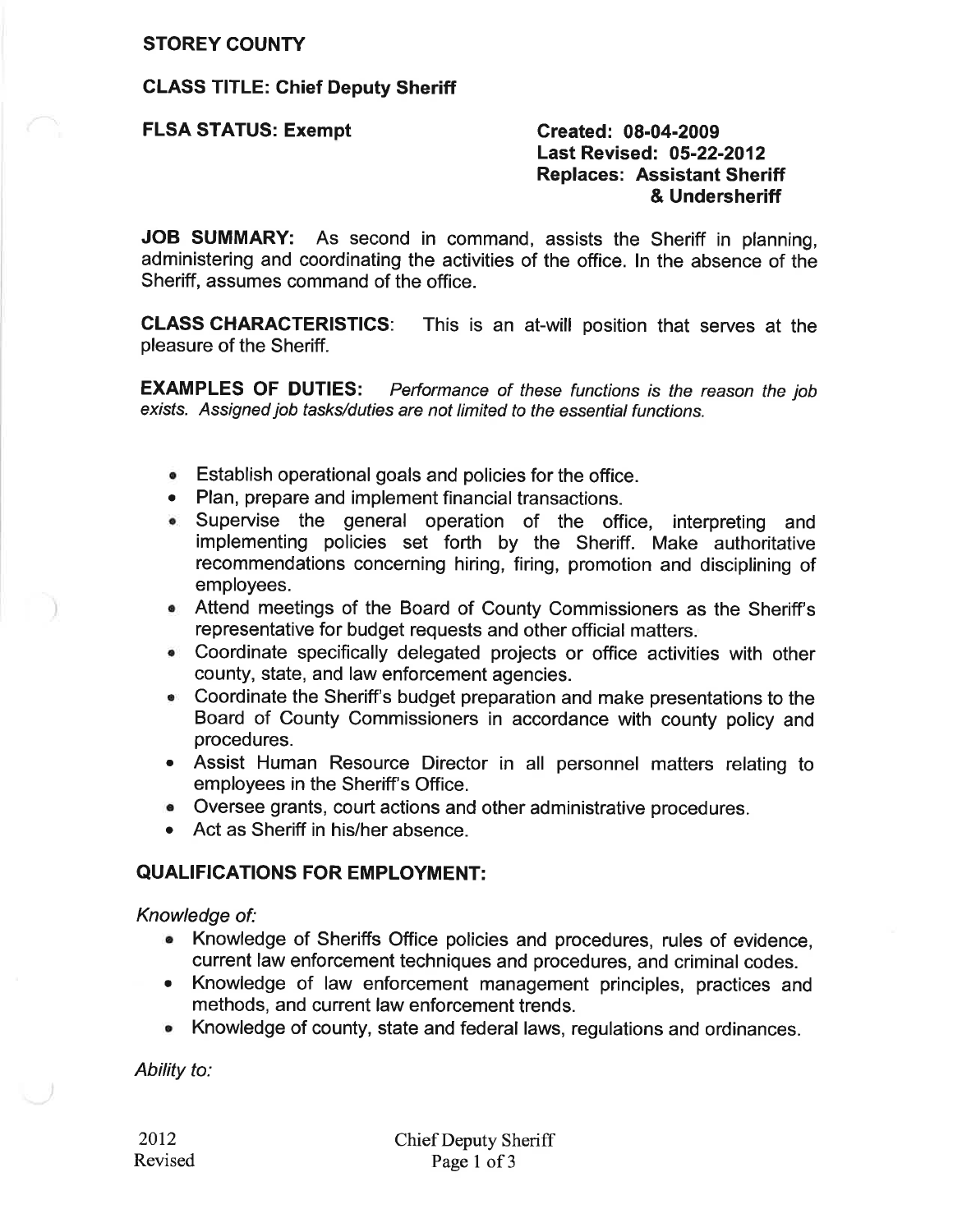- Ability to perform essential functions of subordinate class (i.e.; primary law enforcement functions: patrol, detention, investigation) as needed.
- Ability to use office equipment including computers, copiers, TV's, cameras, fax machines, radios and transmit/receive radio equipment, and telephones.
- Ability to travel to major crime scenes to advise and assist command officers and may be required to perform the functions of a command officer.

SPECIAL REQUIREMENTS: Must be 21 years of age and a U.S. citizen. Nevada Peace Officer Standards and Training (POST) Category I certification. Must maintain POST Category I certification throughout employment. Ability to pass a thorough background investigation; must be free from any felony convictions; any misdemeanor conviction involving moral turpitude; and from an excessive number of citations for traffic violations.

# **REQUIRED CERTIFICATIONS AND LICENSES:**

- Must possess and maintain a valid Nevada driver's license.
- NV POST Management or Executive Certificate.

**EXPERIENCE AND TRAINING:** Any combination training, education, and experience that would provide the required knowledge and abilities. A typical way to gain the required knowledge and ability is:

Ten years of responsible law enforcement experience including five years supervisory experience, and a bachelors degree in criminal justice administration, public administration or a related field or any equivalent combination.

## PHYSICAL AND MENTAL REQUIREMENTS:

Strength, stamina, and endurance to adjust to changes in shift assignments or to work well beyond an eight-hour shift; strength and stamina to sit for prolonged periods of time in a patrol vehicle and to enter and exit the vehicle quickly and frequently; strength, stamina, coordination, and balance to stand and walk for long periods, to walk and run on uneven surfaces, bend, reach, and conduct inspections, climb ladders, fences, and other obstacles and to run in pursuit of other individuals; strength, stamina, and coordination to physically restrain uncooperative and violent individuals; strength and coordination to drive vehicles in high speed pursuit without endangering others; strength to move the weight of an inert or resisting human body, and to carry equipment and supplies that occasionally involve lifting or moving more than 100 pounds; stamina to be able to maintain physical exertion under stress. Ability to travel to major crime scenes to advise and assist command officers.

Ability to remain alert in a confined space for extended periods; vision to discern details in low light; hearing to identify tone signals and perceive conversation and activities through obstacles; coordination, vision, and